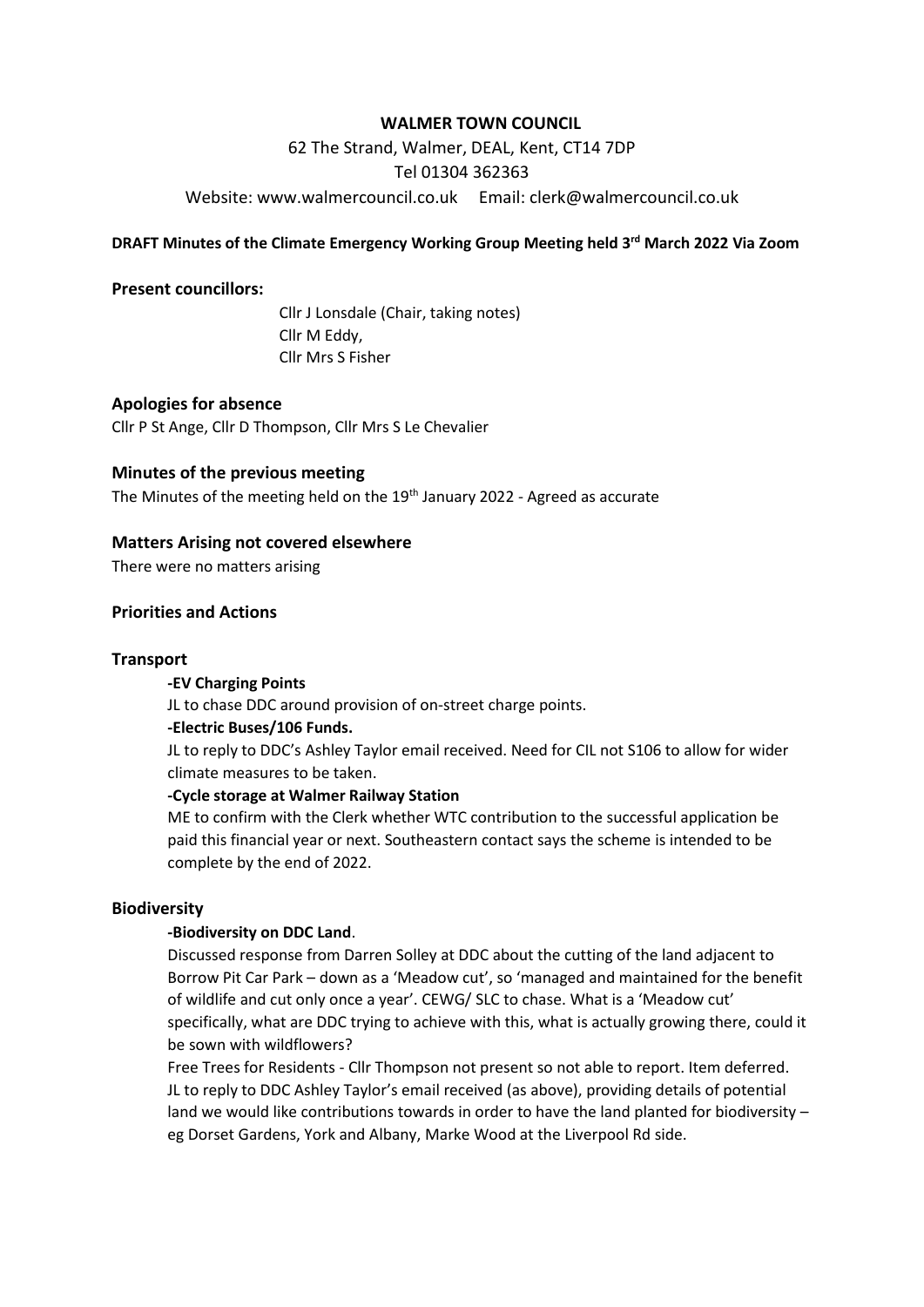#### **-Urban Nature Reserves**

Further to the CEWG/ DDC meeting before Christmas, DDC Officer Martin Leggatt offered land to the rear of Dorset Gardens to WTC solely for use in enhancing biodiversity. JL has inspected the site, which is similar in scale and nature to the land at York and Albany which the CEWG has been asked to make a nature proposal for by Full Council.

Councillors discussed a similar approach to both sites and set out to compile information on options. The belief is that two Urban Nature Reserves are feasible, and that local nature experts and organisations will be consulted to ascertain the best approach.

ME to contact Kent Wildlife Trust, SF to contact University of Kent, JL to contact other local experts to canvas opinion.

One specific option discussed was a 'Tiny Forest'

<https://earthwatch.org.uk/get-involved/tiny-forest>

Tiny Forests can attract up to 500 animal and plant species, and are great for local community engagement, especially local schools.

Councillors are going to look at this and other Urban Nature Reserve options and discuss them further at A&E before returning to Full Council

#### **-Bee Bombs for residents.**

Total requests for Beebombs 82 of which 72 were from Walmer residents. We purchased 100 Beebombs at the wholesale price of £2.89+ VAT per Beebomb. An E-mail has now gone out asking residents who made a request for a Beebomb to come to the office to collect them. Cllr Lonsdale attended Brambles Nursery to hand over 10 Beebombs and have a photo taken doing this. This will be used to create a press release on the subject. Some Beebombs also potentially to be sown in an area of York and Albany.

## **62, The Strand - Sustainability retrofit.**

Acknowledged Clague Architects was authorised to complete a design, technical survey and planning application for the sustainability retrofit at 62 The Strand by WTC Full Council the night before. Rear extension has priority, with further sustainability measures to follow when appropriate.

## **Outside Projects.**

#### **Outdoor Gym – TRIM TRAIL**

Awaiting a response from the military charity WTC applied to for additional funds to the £11k pledged by the council for the project. Update required from Clerk/ Deputy Clerk before further funds can be sought.

### **-Thermal Heat-loss Camera.**

A total of 48 requests have been made from the Walmer, Deal and Kingsdown area for use of the camera. Walmer residents represent 26 of these requests. We have visited 12 of these requests and had very positive feedback from the residents, the plan is to complete surveys for all Walmer residents who we are able to by the end of second week of March.